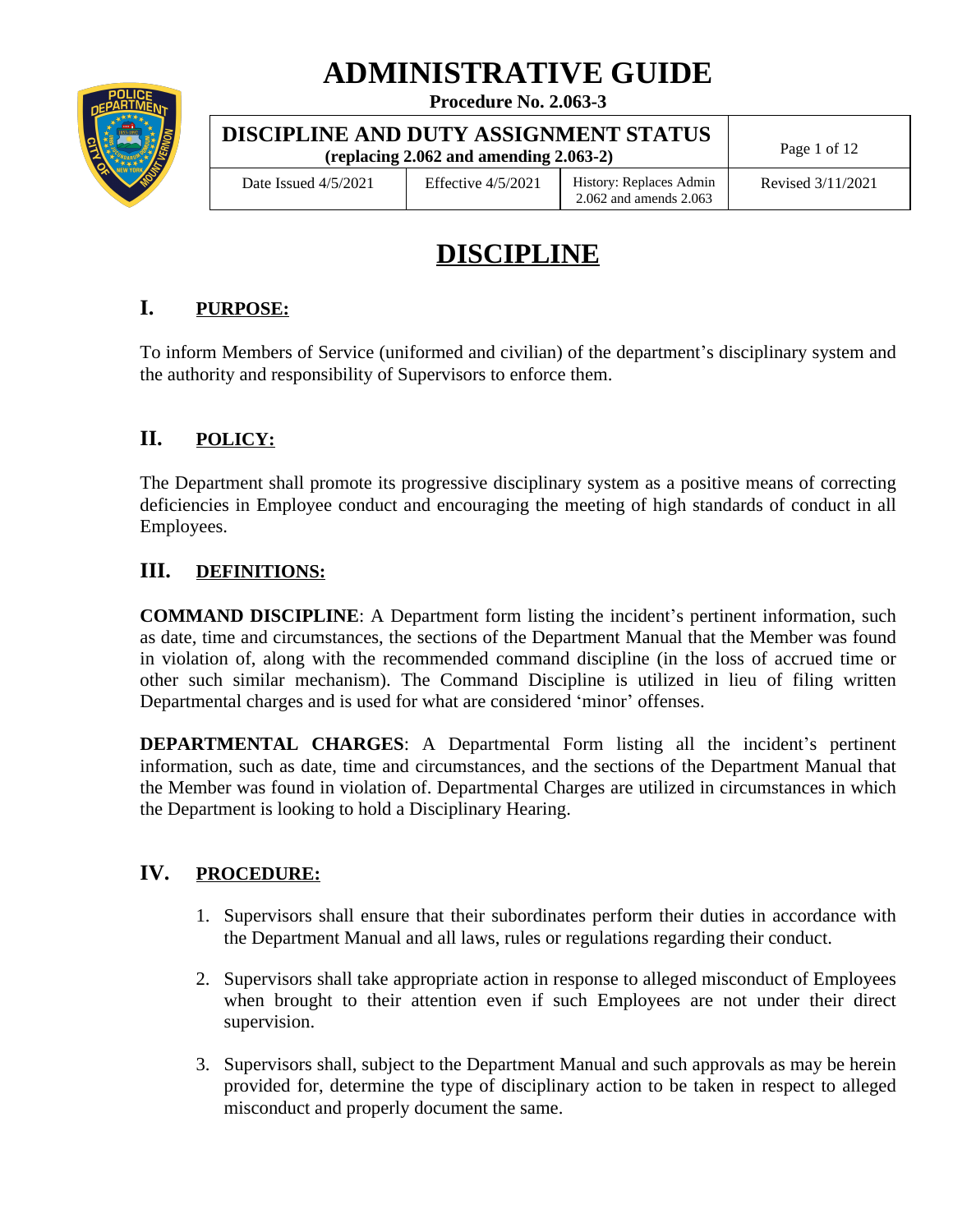#### **V. DISCIPLINARY MECHANISMS:**

- 1. Supervisors may address misconduct through one or more of the following mechanisms, as they may be appropriate to the nature or seriousness of the misconduct, the frequency of the misconduct, and/or the Employee's disciplinary history:
	- a. Remedial training,
	- b. Counseling, and
	- c. Internal complaint.

# **COMMAND DISCIPLINE**

# **VI. VIOLATIONS SUBJECT TO COMMAND DISCIPLINE:**

The following violations may, upon approval of the Chief of Police, be adjudicated by Command Discipline:

#### **1. SCHEDULE # 1 VIOLATIONS:**

- a. Civility violations.
- b. Failure to maintain neat and clean personal appearance.
- c. Improper uniform equipment.
- d. Reporting late for duty. (Limited to  $1<sup>st</sup>$  and  $2<sup>nd</sup>$  occasions).
- e. Failure to maintain department vehicle in a clean and serviceable condition.
- f. Failure to notify Desk Officer or their designee when leaving Post for police or personal necessity. (Limited to 1<sup>st</sup> occasion)
- g. Unauthorized riding in Departmental vehicle by a civilian.
- h. Carrying packages, newspapers or other articles while in uniform or Department vehicle, as prohibited.
- i. Littering or defacing Headquarters building (by not throwing rubbish into a trash receptacle).
- j. Improper or omitted Memorandum Book entries.
- k. Smoking when prohibited.
- 1. Failure to lock or safeguard Department vehicle (Limited to 1<sup>st</sup> occasion).
- m. Failure to supply name and shield number to any person requesting.
- n. Failure to answer or use Department telephones as required.
- o. Failure to salute Superior Officers or the colors.
- p. Loss of Summons Book.
- q. Loss of Identification Card or card key.
- r. Failure to notify Department when address, telephone or social condition changes.
- s. Failure to be familiar with Post Special Attention orders and Post boundaries, etc. (1st occurrence).
- t. Failure to perform or improper performance of patrol or investigations (1<sup>st</sup> occurrence).
- u. Failure to report sick at least one (1) hour prior to start of tour, when possible.
- v. Unnecessary conversation while in radio communications.
- w. Failure to make routine inspections and surveys required.
- x. Violations of the Department's Social Media Code of Conduct.
- y. Failure to answer a subpoena that has been served upon the Member.
- z. Any other minor violation that, in the opinion of the Chief of Police, is appropriate for a Schedule # 1 violation command discipline.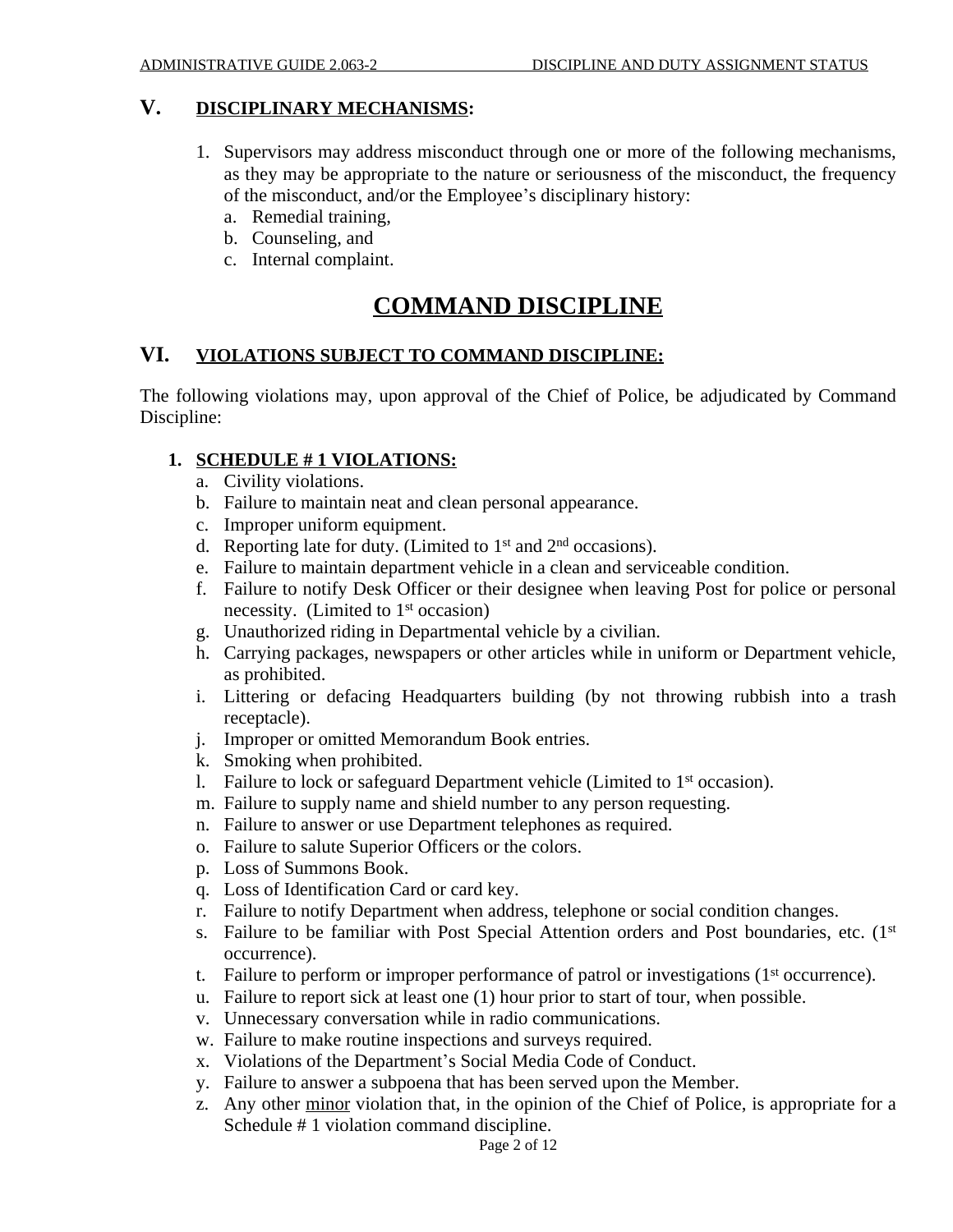#### **2. SCHEDULE #2 VIOLATIONS:**

- a. Loss of shield.
- b. Failure to safeguard prisoner.
- c. Loss of Department Property.
- d. Failure to respond, report promptly or acknowledge radio calls.
- e. Bringing in alcoholic beverages into a Department facility or vehicle unless it is within the scope of an assignment.
- f. Improper or omitted official reports, Department records or forms.
- g. Any other violation that, in the opinion of the Chief of Police and after notification/consultation with the Commissioner of Public Safety or their designee, is appropriate for a Schedule # 2 violation command discipline.

# **VII: PENALTIES FOR SCHEDULE #1 AND SCHEDULE #2 VIOLATIONS:**

When proposing penalties under Command Discipline, a Division Commanding or Executive Officer may recommend any one of the following.

- 1. Forfeiture of up to five (5) vacation, personal or award days or any accumulative earned time (compensatory time) for Schedule # 1 violations.
- 2. Forfeiture of up to ten (10) vacation, personal or award days or any accumulative earned time (compensatory time) for Schedule # 2 violations.

# **VIII. SCHEDULE #3 VIOLATIONS:**

- 1. Failure to safeguard firearm.
- 2. All arrests.
- 3. Any other violation that, in the opinion of the Commissioner of Public Safety, is subject to a maximum penalty of an unpaid suspension of 60 days and/or possible termination.

### **IX. PENALTIES FOR SCHEDULE #3 VIOLATION:**

All penalties for a Schedule #3 violation shall remain under the purview of the Commissioner of Public Safety.

# **DEPARTMENTAL CHARGES / DISCIPLINARY HEARING**

# **X. INVESTIGATORY PROCESS:**

1. Whenever there is a complaint of a Member being in violation of the law or the Rules and Regulations of the Department, when practical, the Member's immediate supervisor shall conduct the investigation and prepare a Supervisors Report (MV-93) with recommendations and forward to the Member's Division Commanding Officer.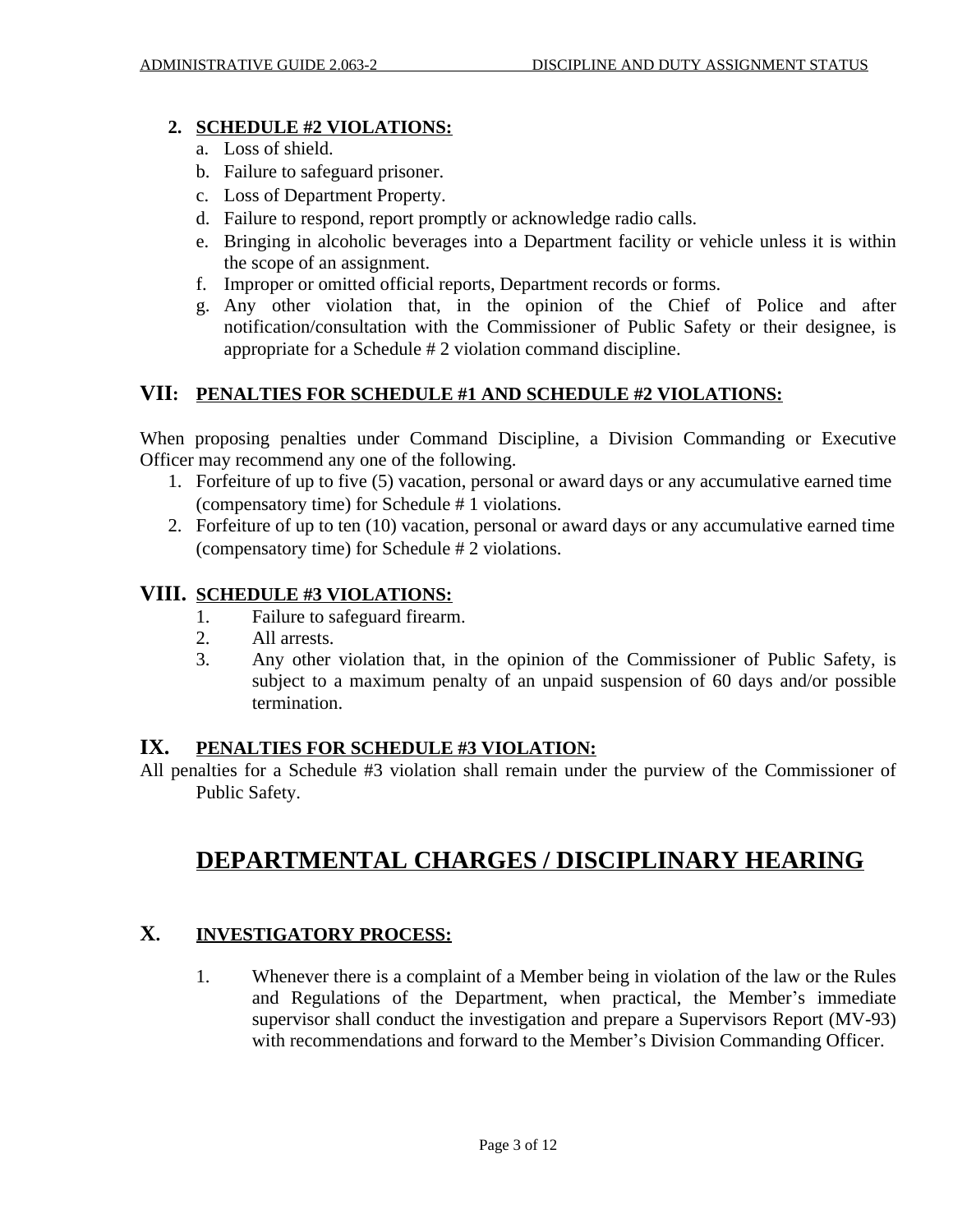- 2. When another Superior Officer conducts such an investigation and a subordinate Member is found in violation of the Rules and Regulations, the Member's immediate supervisor on duty at the time the violation occurred shall be notified.
- 3. The Superior Officer conducting the investigation must relay to the subordinate's immediate supervisor, all pertinent facts of the investigation to substantiate any recommendation for Departmental Charges.
- 4. A Superior Officer who disagrees with the evaluation of the investigating officer shall forward a report to the next ranking officer, outlining the reasons that charges are not substantiated or warranted. The reports shall be forwarded in order of the chain of command with each officer's recommendation. The final decision shall be resolved by the Commissioner.
- 5. When an investigation conducted by the Internal Affairs Unit classified "Confidential" results in Departmental Charges against an officer, the Internal Affairs Officer may, at the direction of the Commissioner of Public Safety, file such Charges.
- 6. If, however, the officer complained against is of equal or higher rank than the Internal Affairs Officer, a higher-ranking Superior Officer shall prepare the Departmental Charges.
- 7. In cases where the Member is placed under investigation, the Commissioner of Public Safety may, in their discretion, place the Member under Suspended Duty Status. Said Suspension can be either with or without pay.

a.) In cases where the suspension is without pay, the Member may only be placed on Suspension without Pay for a maximum of 30 days, unless said investigation is criminal in nature.

i.) In the case that the investigation is criminal in nature, the maximum unpaid suspension may be 60 days.

### **XI. DEPARTMENTAL CHARGES:**

#### **CHARGES:**

- 1. Charges in writing shall be preferred against a Member of the Department alleged to be guilty of infractions of the Rules and Regulations, Department Orders, or of conduct prejudiced to the good order, efficiency, and discipline of the Department.
- 2. Charges in writing shall be prepared under the supervision of the Chief of Police or their designee against the alleged Member and said charges shall be forwarded promptly to Corporation Counsel for review. Upon approval of Corporation Counsel, they will be forwarded to the Commissioner of Public Safety. All charges shall be signed by the Chief of Police or, in their absence, the Superior Officer so designated by the Commissioner of Public Safety.
- 3. Charges may be declared frivolous and dismissed by the Commissioner of Public Safety.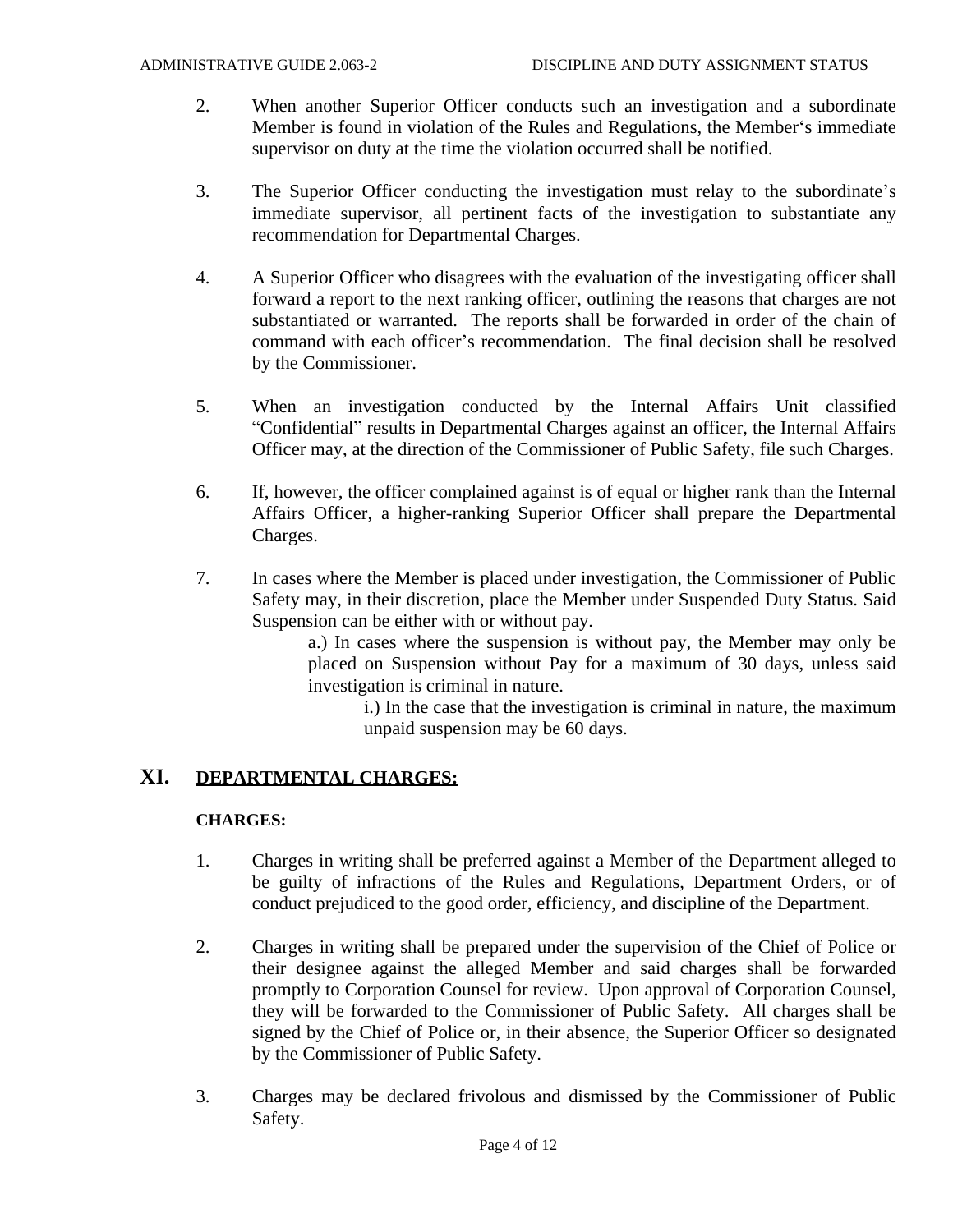- 4. Each Member of the Department to be tried on charges shall be served a copy of the charges and specifications together with a notice of hearing.
- 5. Service of charges shall be made on the accused as follows:
	- a. Personal delivery of charges and specifications together with a notice of hearing, or,
	- b. if personal delivery cannot be made, then by leaving a copy of the charges at the charged Member's residence with some person of age or discretion and by notifying such person orally of the nature of the papers.
- 6. Members of the Department served with charges shall acknowledge such service by signing and returning the original and one (1) copy thereof that have been approved by the Commissioner or his designee. The superior officer serving the charges shall certify above their signature on the two (2) copies returned, the date, time, place and manner of service and forward to the Chief of Police or their designee.
- 7. Notice to Members to appear as complainant or witness may be sent by telephone instead of Personnel Order. Should valid reason prevent compliance with such notification, the Member sending said message shall advise the Commissioner of Public Safety or their designee immediately.

#### **TRIALS:**

- 8. A trial shall be conducted without unnecessary and unreasonable delay and without offensive speech or action on the part of anyone. The Deputy Commissioner or designated Hearing Officer may exclude forthwith, without prejudice to the accused, from further attendance at a hearing, a person who offends against any of these requirements.
- 9. The following procedure for the trial of a Member has been adopted by the Department. Departure therefrom shall not invalidate the proceedings unless it be conclusively shown in writing addressed to and delivered to the Commissioner of Public Safety within twenty-four (24) hours after the case is closed, that such departure adversely or injuriously affected the rights of the accused.
	- a. The charged party will be served with a written specification of charges.
	- b. The charged party will carefully read the written specification of charges and sign the acknowledgment in the space provided.
	- c. The charged party may enter a plea of guilty or not guilty in the spaces provided on the specification of charges form.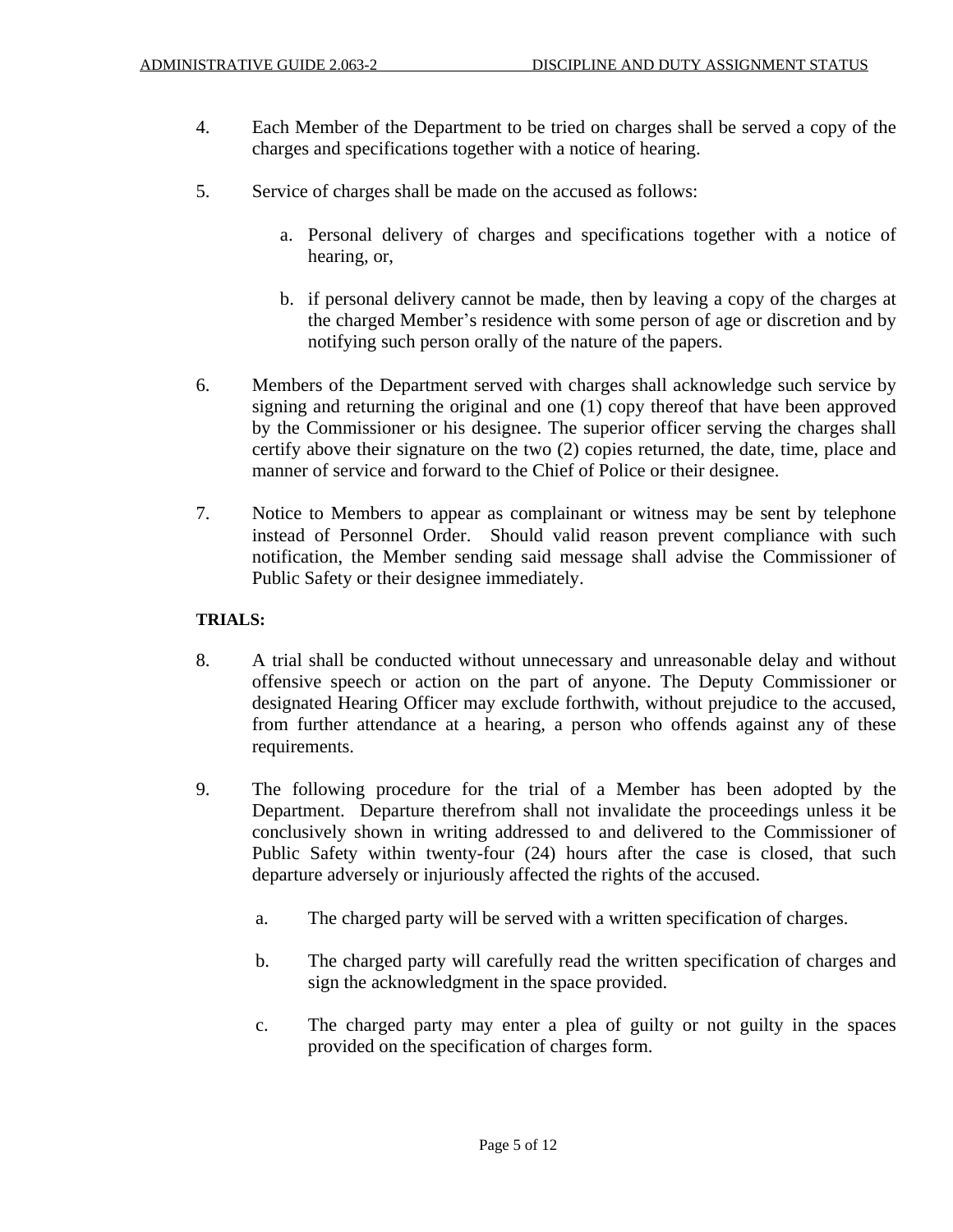- d. The charged party will provide the office of the City of Mount Vernon Corporation Counsel with the name, address and telephone number of their attorney within ten (10) days of the service of the specification of charges.
- e. ON THE DATE OF TRIAL, the Deputy Commissioner of Public Safety or Designated Hearing Officer will formally arraign the charged party, hear and determine any motions or applications for dismissal, adjournment, etc., and, in the hearing officer's discretion, proceed immediately to a trial of the charges.
- f. The Deputy Commissioner of Public Safety or Designated Hearing Officer may, in their discretion, exclude from the trial room, any person, except the accused, their counsel, the prosecutor and counsel, the District Attorney, Court Clerk and stenographer.
- g. At the conclusion of the testimony offered by the witness(es) for the accused, witness(es) may be called by the Department in rebuttal. They are subject to cross examination.
- h. The accused shall then have an opportunity to introduce such other testimony as is competent and material.
- i. The accused shall be given the opportunity to testify under oath on their own behalf and be subject to cross examination by the Department.
- j. The accused and the Department shall be given a brief opportunity to sum up or make pertinent motions.
- k. In order to effectuate the above, the charged party will be fully prepared for trial on the date specified in the written Specifications of Charges; they will be present at the date and time stated and secure the attendance of their attorney and any witnesses they may have.
- 10. Any Member of the Department may be required by the Commissioner of Public Safety to give a statement under oath for the purpose of explaining their conduct at any time. They shall also testify under oath at a trial of any charges preferred against any other Member when directed by the Commissioner of Public Safety. In case of their refusal to testify when so directed, they shall be deemed guilty of disobedience of orders and may be subject to dismissal from the Department or such other punishment as the Commissioner of Public Safety may direct.
- 11. Any Member of the Department shall be deemed unworthy to exercise the powers of a police officer who is unwilling to make known and explain their conduct or to comply with the provisions of the above paragraph when required to do so by the Commissioner of Public Safety.

#### **ADJOURNMENT OF CHARGE:**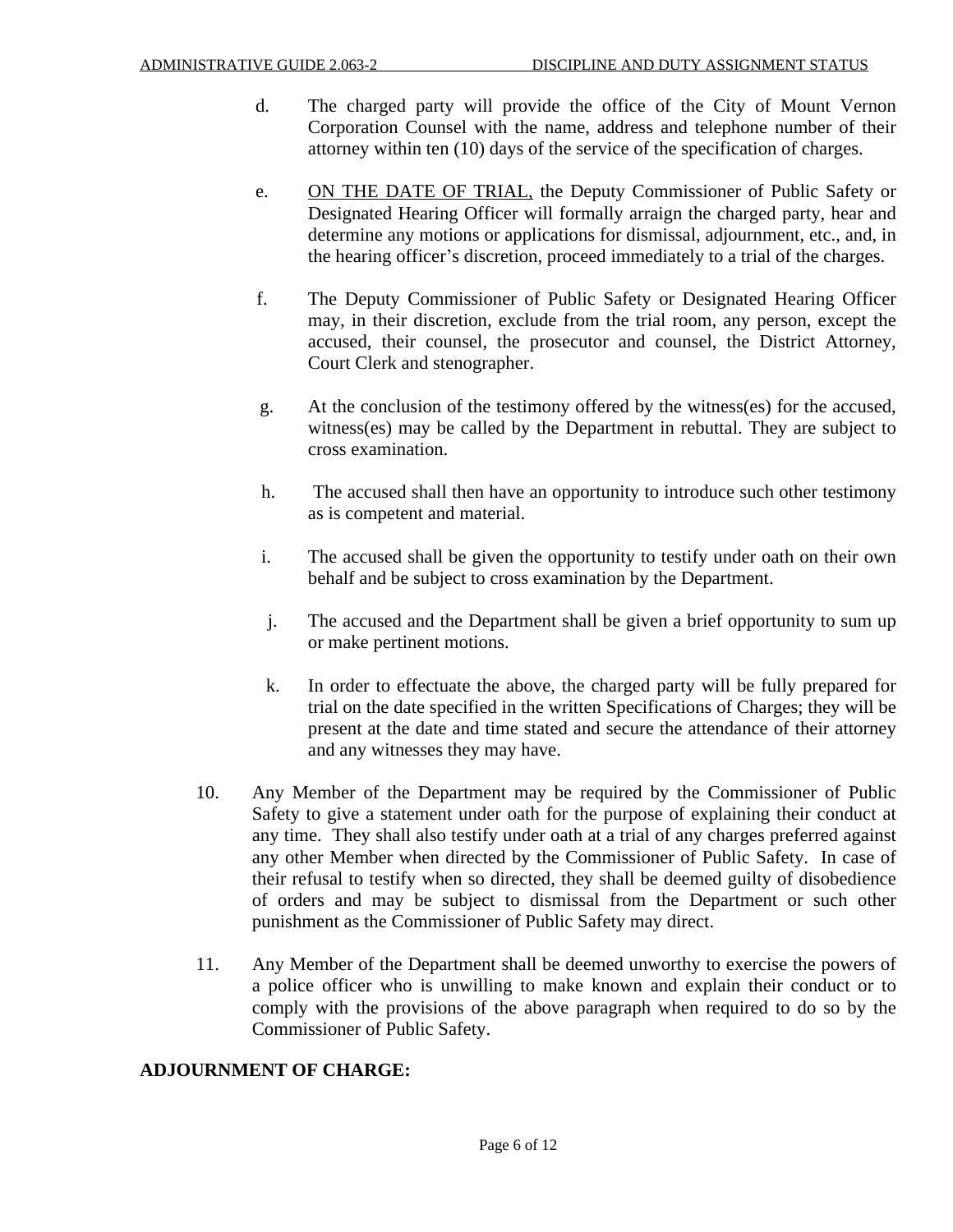- 12. When a Departmental Trial is scheduled or is rescheduled by adjournment, it shall be so recorded on the Specifications of Charges by the office of the Commissioner of Public Safety or Deputy Commissioner.
- 13. The Chief of Police shall be so informed, and they shall:
	- a. Properly notify, in writing, each officer and/or person who must appear, of the adjourned date, time and place of appearance.
	- b. Have the person notified sign a copy of the written notification, verifying he has been so informed.
	- c. Forward verifications to the officer where trial papers are held to be included in file.
	- d. Make necessary arrangements for stenographic service for Departmental Trial.

#### **PUNISHMENT AFTER TRIAL:**

- 14. A Member of the Department found guilty of a violation of a Rule and Regulation or of the provisions of any order or orders, or of disobedience of orders, or of cowardice, or of intoxication while on duty, or while in uniform, or of conduct unbecoming an officer, or of making a false official statement or of having been convicted in a court having criminal jurisdiction, may be dismissed from the Department or suffer such other punishments as the Commissioner of the Public Safety may direct.
- 15. Disorder or neglect to the prejudice of good order, efficiency or discipline, though not specifically mentioned in the Rules and Regulations, shall be taken cognizance of by the Department and Members of the Department found guilty thereof shall be punished at the discretion of the Commissioner of Public Safety.
- 16. A Member of the Department may be punished by the Commissioner of Public Safety in his discretion, by reprimand, forfeiture of accrued time, forfeiture of pay, or withholding of pay for a period of not exceeding sixty (60) days, for any one (1) offense, or by dismissal from the Department on conviction of any offense of the Rules and Regulations of the Department of Public Safety as promulgated.

#### **JUDGMENT AND RECORD:**

17. The judgment of the Commissioner of Public Safety upon charges, shall be in writing, duly entered into the records of the Department of Public Safety by the Personnel Officer. Records are to be placed in the Member's Personnel File (201 file) and are retained by the Department indefinitely.

#### **XII. THE EFFECT OF RANK ON DISCIPLINE**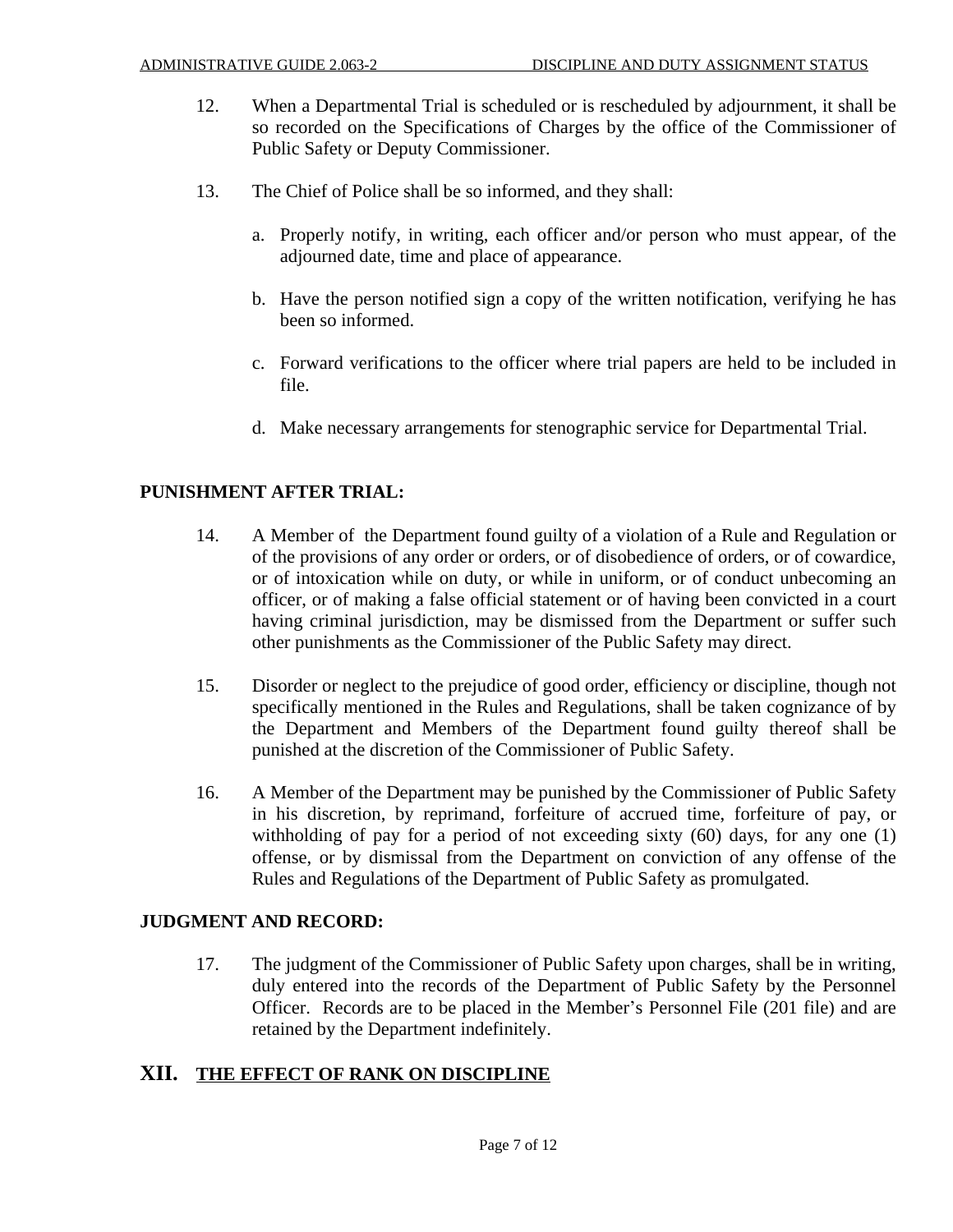An individual Member of the Service's rank and their role in an event are factors to be considered when assessing an appropriate disciplinary penalty. An individual Member of the Service's status as a supervisor will generally be viewed as an aggravating factor, particularly for on-duty misconduct, which may warrant a penalty higher than the presumptive penalty for the violation. Supervisors are expected to lead by example, and they are responsible for holding their subordinates accountable. The Department has higher expectations for supervisors, including their ability to exercise sound judgment and to be more deliberate in their actions than subordinate members. Potential mitigating factors described above should be considered as well.

Consistent with this philosophy, the presence or participation of a supervisor in an event may be a mitigating factor when evaluating the culpability of a subordinate. A downward departure from a presumptive penalty may be warranted when a subordinate is acting under the close supervision or direction of a superior and the supervisor is subject to discipline for any misconduct related to the event.

## **\*\*\*HOWEVER, UNDER NO CIRCUMSTANCES MAY A SUBORDINATE THAT RECEIVES AN ORDER FROM A SUPERIOR OFFICER TO PERFORM OR IGNORE AN ACT THAT IS ALWAYS CRIMINALLY ILLEGAL UTILIZE THIS SECTION TO MITIGATE THEIR CULPABILITY. \*\*\***

# **XIII. PRIOR DISCIPLINARY HISTORY**

Generally, an individual member of the service's prior disciplinary history will be considered when assessing an appropriate penalty, potentially serving as an aggravating factor to a presumptive penalty.

Factors to be considered when determining whether prior disciplinary history should be considered an aggravating factor include:

- The number of prior disciplinary events,
- $\bullet$  The nature and seriousness of the prior event(s),
- Any similarities between prior and current acts of misconduct,
- Any disciplinary history demonstrating an inability or unwillingness to conform to the Department's expectations for the position or successfully rehabilitate.

However, a new act of misconduct that is the same as a prior act of misconduct or carries a presumptive penalty that is equal to or greater than the presumptive penalty of a prior act of misconduct, may instead result in an increase in the disciplinary penalty for the current violation through the application of progressive discipline.

# **DUTY ASSIGNMENT STATUS**

# **XIV. PURPOSE:**

For cause, to avoid discrediting the Department, or prevent the impairment of good order and operating efficiency of the Department or, in regard to an investigation, to assign a sworn Member of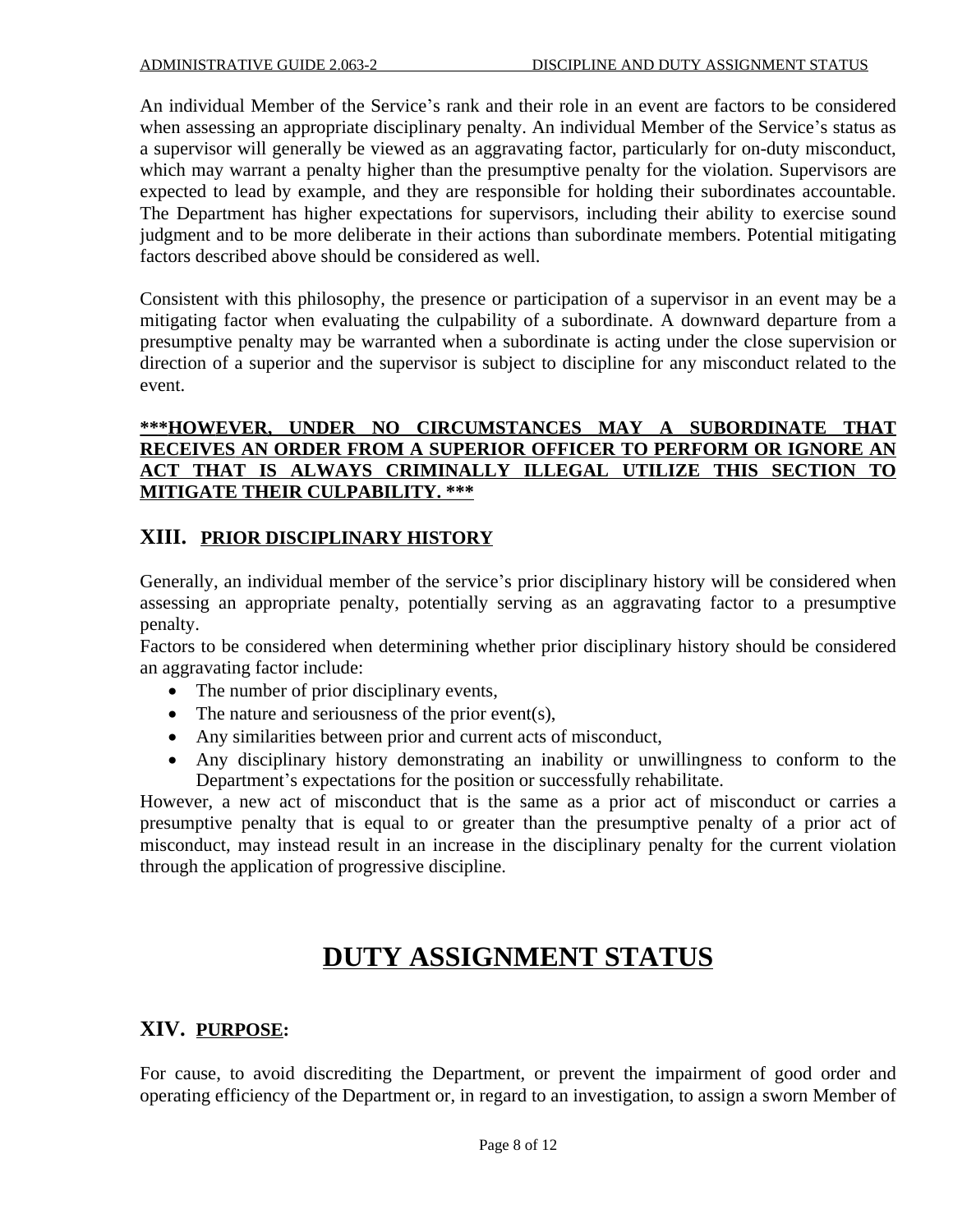Service from the regular 'Full Duty' status to 'non-enforcement' duties pending determination of the fitness to perform 'Full Duty' police duties.

# **XV. POLICY:**

Firearms may be removed from a Sworn Member of Service for disciplinary as well as nondisciplinary reasons. In incidents where there is no misconduct and no disciplinary action is anticipated, the member may still be placed on a modified assignment for physical fitness or mental health causes.

# **XVI. DEFINITIONS:**

**FULL DUTY** – A Sworn Police Officer who is able to perform actions as listed in the CMVNY Civil Service Commission Job Description for the titled Position of 'Police Officer', as well as all law enforcement actions and abilities as listed in the New York State Criminal Procedure Law, Section 1.20(34), without any restrictions. This status is contingent upon and is authorized by the Charter of the City of Mount Vernon and the Commissioner of Public Safety. All Full Duty Police Officers must be able to carry their Department authorized firearm.

**MODIFIED DUTY** – Any Sworn Officer who is not able to perform all law enforcement actions and duties, no matter the cause or reason why, as determined by the Charter of the City of Mount Vernon and the Commissioner of Public Safety. This may include, but is not limited to:

- Sworn Members of Service under investigation,
- On pregnancy status,
- On non-work related injured status,
- The subject on an Order of Protection,

and other such statuses. This status does not preclude the Sworn Officer from possession of their authorized firearm, however the determination if their firearm will be retained or turned in to the Department for safekeeping (either one time or daily) will be made by the Commissioner of Public Safety.

Reasons for modified duty for a Sworn Member of Service that is not facing a disciplinary investigation or as a result of an investigation may include:

- Sworn Members that, during off-duty hours, believe that possession of firearms could aggravate a current domestic or similar problem.
- Sworn Members that fail to qualify during a firearms training cycle.
- Presentation of mental health/wellness issues which reasonably appear to make the possession of a firearm dangerous to the Sworn Officer or another.

**SUSPENDED** – Any Sworn Officer who is, based upon the approval of the Commissioner of Public Safety, **not allowed to exercise any powers of a police officer**, as defined in New York State Criminal Procedure Law, Section 1.20(34). At the discretion of the Commissioner of Public Safety, this suspension may be with or without pay. Note: Under no circumstances, without the express written consent of the Commissioner of Public Safety, can a Member with a Suspended Duty status wear a uniform or other such clothing, shield depicting or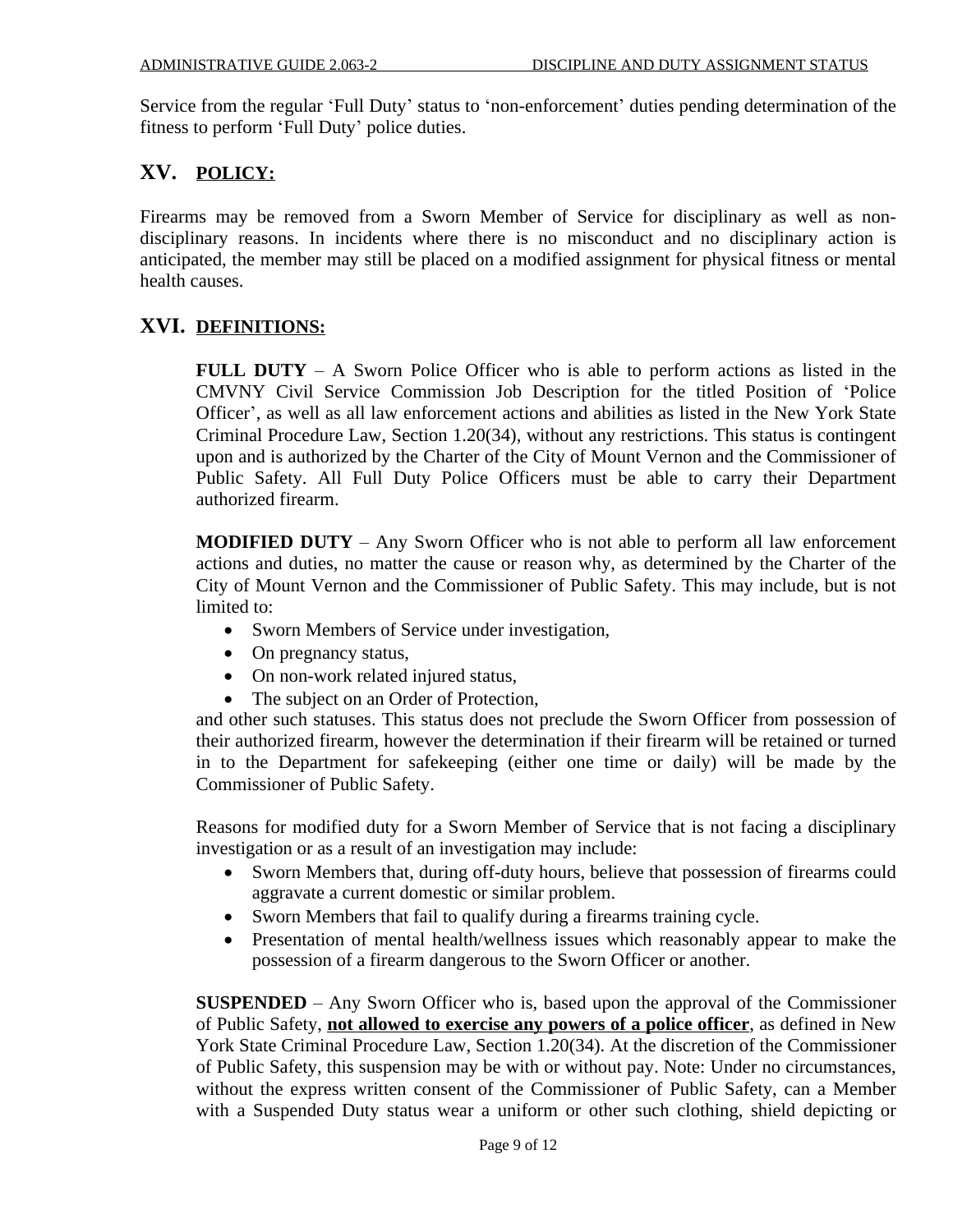identification that would make it appear that said Officer is a representative of the Mount Vernon Police Department.

# **XVII. PROCEDURE:**

When placing a Sworn Member of Service on Modified assignment, the following Personnel shall perform the following tasks:

#### **A. DIVISION COMMANDER (OR DIVISION COMMANDER'S DESIGNEE, MUST BE A SUPERVISOR)**

1. Inform Sworn Member that modified assignment is contingent upon the results of the Department's determination of disciplinary action after investigation or as a result of an investigation to determine if a physical or mental hygiene issue precludes the Sworn Officer the ability to maintain their Full Duty status.

2. Remove all firearms, shield, Identification Card and any other Department property, if directed to do so by the Commissioner of Public Safety or Chief of Police.

3. If directed to remove the firearm, shield and ID card from the modified Member, on the first available business day, ensure that shield, and Identification Card are hand delivered to Support Services Division with a copy of the report which indicates all firearms were removed from the member and obtain a receipt.

4. Direct Sworn Member to report direct, in appropriate attire for the Member's next scheduled tour, to their respective assigned Division Supervisor for assignment.

- Sworn Members placed on modified assignment will report direct to their respective Division Commander and will not be permitted to begin the tour at their current assigned squad / division prior to doing so. Members on regular day off (RDO), sick list or scheduled vacation will report on the first business day upon return to work. Members on modified assignment will not perform any extended tour and no overtime is authorized.
- When a uniformed member is scheduled to return to work on a non-business day (Saturday, Sunday, holiday, etc.), direct the member to report, in appropriate attire, to their assigned Division Supervisor for non-enforcement duty. Uniformed member will report direct to their respective Division Commander the next business day he/she is scheduled to work.

5. Immediately submit report, concerning the nature of the modified assignment, on Typed Letterhead to:

- i. First Deputy Commissioner
- ii. Chief of the Police Department
- iii. Commanding Officer of Patrol Division
- iv. Commanding Officer of Personnel
- v. Squad or Division Commander Officer of modified member
- vi. Internal Affairs
- vii. Support Services Division

## **B. MODIFIED UNIFORMED MEMBER OF SERVICE**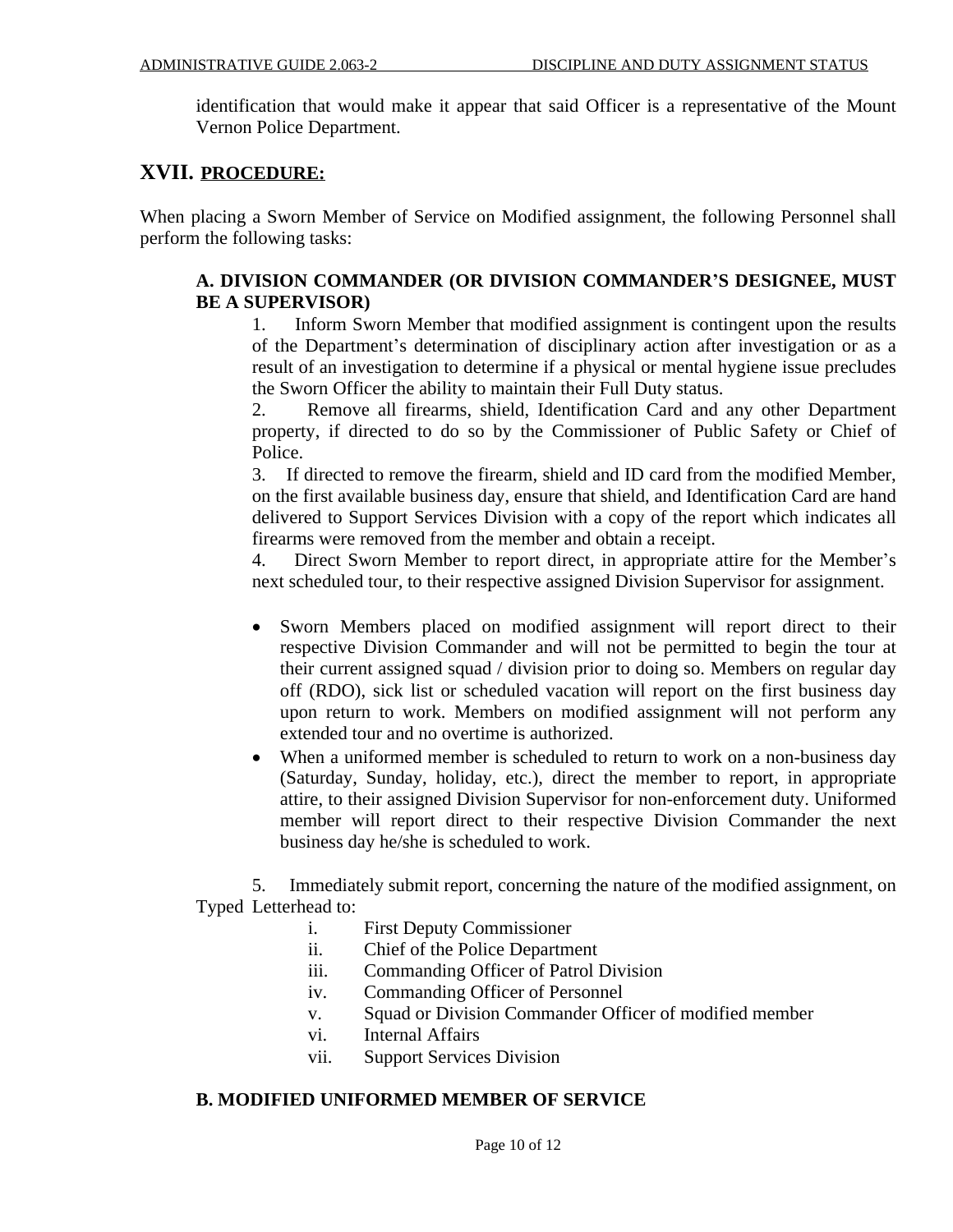1. Report direct to Division Commander in appropriate attire at 0800 hours on the next business day scheduled to work. When scheduled to work on a non-business day (Saturday, Sunday, holiday etc.), report in uniform to your assigned squad/division for non-enforcement duty. Uniform members of the service will report direct to the Division Commander for assignment, the next business day the Division Commander is scheduled to work.

2. Division Commander will notify Detective Division's CIU personnel for modified Member's new Identification Card, if removal of firearms was authorized. When directed by Division Commander, the modified member will respond to the Criminal Identification Unit (C.I.U.) for a new Identification Card.

*NOTE:* Sworn Members of Service are reminded that they must be guided by Administrative Guide Procedure No.2.047-3 titled "Personal Appearance". Members will not be permitted to take an Identification Card photo with facial hair unless:

- a. Written approval has been received from the Police Physician and Police Commissioner when required because of a medical condition, OR
- b. When required because of religious accommodation, a beard may only be grown up to one-half inch unless the applying Member requests additional length. A request for additional length will be reviewed and decided upon by the Police Commissioner, Chief of Police, or their respective designee.
- c. Unless specifically authorized by the Commissioner of Public Safety, modified Members of Service are not authorized to possess any firearms owned as a result of being a sworn police officer; or their police department shield. Modified members will be issued a "NO FIREARMS" Identification Card by C.I.U. during processing. Members who are restored from modified assignment and placed on restricted duty or remain on restricted duty for psychological or alcohol related reasons, may possess their shield and will retain their "NO FIREARMS" Identification Card until their restricted duty status is terminated by the Commissioner of Public Safety. Upon restoration to full duty and approval for the return of firearms, the member's shield and full duty Identification Card will be returned. The Personnel Division will provide an official letterhead to members restored to full duty for retrieval of firearms from the Property Clerk/Support Services Division.

### **XVIII. SUSPENDED MEMBERS**

Suspended Members shall be ordered to report to the Internal Affairs Unit for turning in of Department Shield, ID card and firearms and shall not be allowed the return of such items as addressed in the 'Additional Data' section below. Suspended Members of Service shall have no police powers, shall not enter Police Headquarters or any other such location without the express permission of the Chief of Police or their Designee, shall not possess any Department owned property and may not wear any apparel that has the Department patch or the initials 'MVPD' on it.